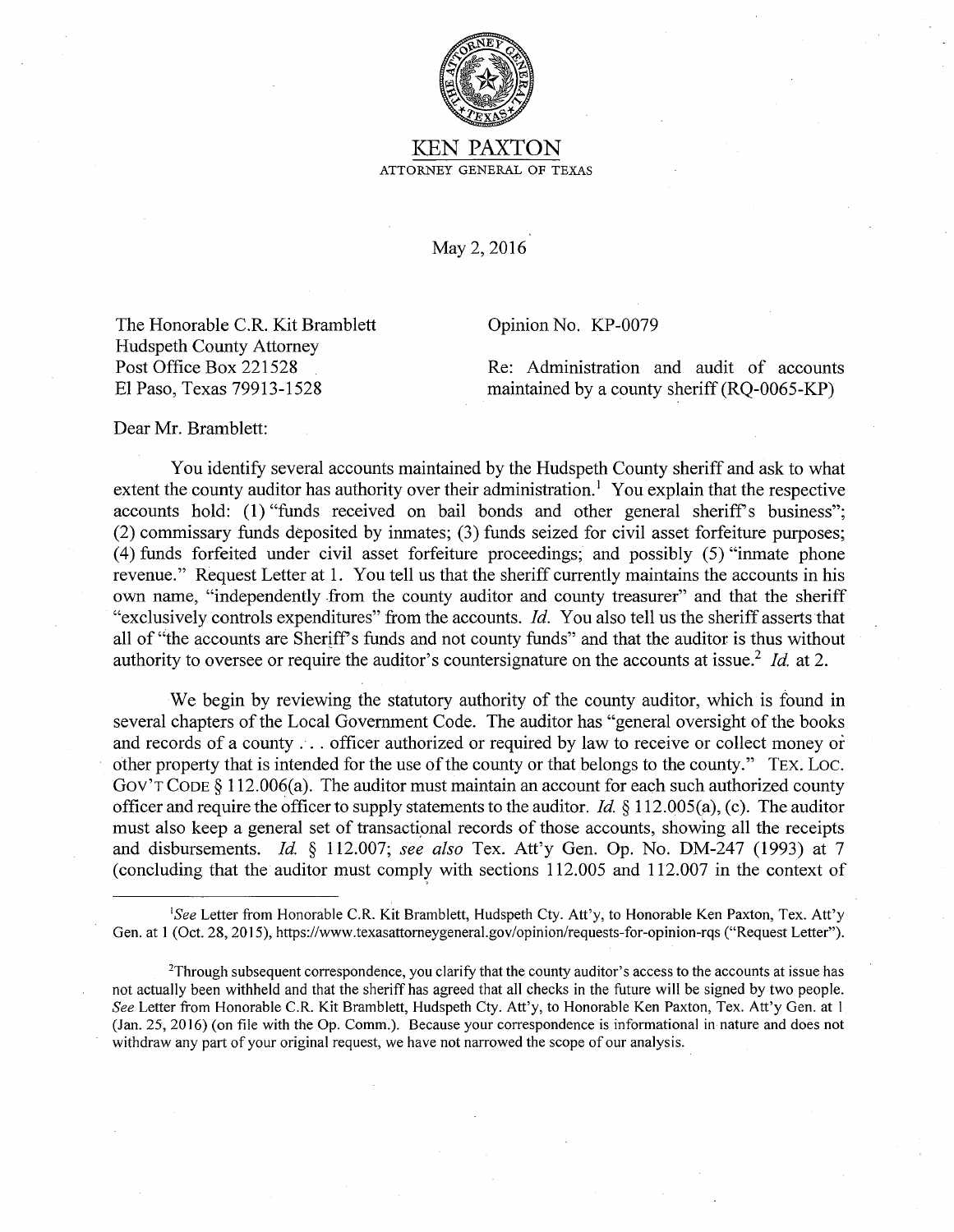forfeiture fund transactions of law enforcement agencies). In a county with a population of 190,000 or less, a county officer must keep a record of fees earned and of money received "as deposits for costs, trust fund deposits in the registry of a court, fees of office, and commissions."3 TEX. LOC. GOV'T CODE  $\S$  114.041(a). Each year, the auditor must examine these records and corresponding accounts and report the findings to the next grand jury or district court. *Id.* The auditor may also adopt and enforce regulations he or she "considers necessary for the speedy and proper collecting, checking, and accounting of the revenues and other funds and fees that belong to the county." *Id.* § 112.001 (applicable to a county with a population of less than 190,000).

The auditor also has broad auditing authority, for which the auditor "shall have continual access to and shall examine and investigate the correctness of ... the books, accounts, reports, vouchers, and other records of any officer." *Id.* § 115.001(1); *see also id.* § 115.0035(a)-(b) (requiring the auditor to examine the accounts of public funds that are subject to the control of any county official, "including the accounts of law enforcement agencies ... composed of money and proceeds of property seized and forfeited to those officials," and to do so at least once each fiscal year, or more often if the auditor desires). In particular, the auditor is directed to "examine the accounts, dockets, and records of ... the sheriff ... to determine if any money belonging to the county and in the possession of the officer has not been accounted for and paid over according to law." *Id.* § 115.901(a).

The general rule is that a person who collects "fees, commissions, funds, and other money belonging to a county" must deposit the money with the county treasurer, who then places the money "in the proper fund" in the county depository "to the credit of the person or department collecting the money." *Id.* § 113.021(a)-(b); *see also id.* §§ 113.001 (designating the county treasurer as the "chief custodian of county funds"), .003 (providing that the county treasurer "shall receive all money belonging to the county from whatever source it may be derived"). Thus, this office has previously concluded that a sheriff, among other officers, is not authorized to establish individual bank accounts for the county funds collected, have his name on the signature card, and sign checks on that account or otherwise control and withdraw funds, absent a statute directing otherwise. Tex. Att'y Gen. Op. No. GA-0636 (2008) at 4. Against this general rule, we consider the specific funds you raise questions about.

Bail bond funds are deposited "with the custodian of funds of the court in which the prosecution is pending." TEX. CODE CRIM. PROC. art. 17.02. However, if cash bail bond funds cannot be deposited with a court because no case has yet been filed, a sheriff may keep the funds "in a separate interest bearing account at the county depository" outside of the county treasury account, assuming there is no statutory directive otherwise. Tex. Att'y Gen. Op. No. JC-0195 (2000) at 5. Funds deposited by inmates for use in the county jail commissary are kept by the sheriff in an account that serves as a depository for all inmates' personal funds. *See* 37 TEX. ADMIN. CODE § 265.10 (2015) (Tex. Comm. on Jail Standards, Inmate Property Checking); *id.* 

<sup>3</sup>The population of Hudspeth County is 3,476. *See* U.S. CENSUS BUREAU, U.S. DEP'T OF COMMERCE, 2010 CENSUS OF POPULATION, http://quickfacts.census.gov/gfd/.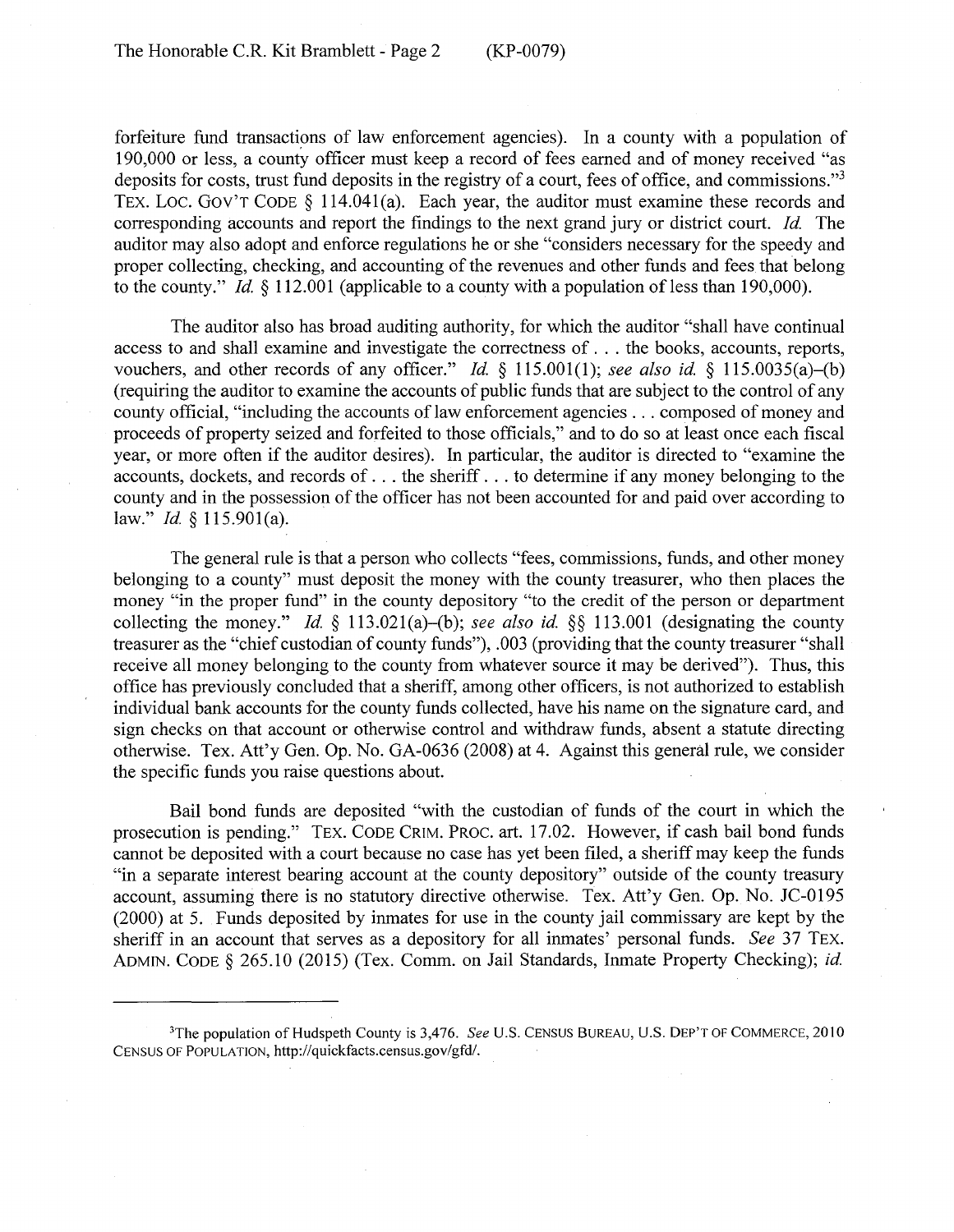§ 269.1(2)(L) (Record System) (requiring a sheriff to "maintain ... receipts and expenditures of inmate accounts"); TEX. LOC. GOV'T CODE § 351.002 (authorizing the Commission on Jail Standards to promulgate rules governing the operation of county jails). Unlike the proceeds of the commissary itself, however, which funds are in the "exclusive control" of the sheriff and may thus be held outside the county treasury, personal funds of inmates are not directed to be held in any particular place or manner. TEX. Loc. GOV'T CODE §  $351.0415(b)(1)$ . Thus, a prior opinion of this office concluded that in the absence of a statutory or regulatory directive, a sheriff has the discretion to decide where to place inmates' money for safekeeping, including in an account, but that the sheriff's discretion "may be limited by the county auditor." Tex. Att'y Gen. Op. No. DM-282 (1994) at 4-5; *see also* Tex. Att'y Gen. Op. No. GA-0791 (2010) at 3 (concluding that commissary proceeds do not have to be deposited with the county treasurer, although they are subject to the limits of section 351.0415, which include audit by the county auditor).

Seized asset forfeiture funds, to the extent they constitute a "judgment, fine, forfeiture, or penalty that is payable to and rendered in any court of the county and that the sheriff is charged by law to collect," must be kept in an account maintained by the county clerk pursuant to section 112.05l(a) of the Local Government Code. *See* TEX. Loe. Gov'T CODE§ l 12.05l(a). Funds forfeited under asset forfeiture proceedings and distributed to county law enforcement agencies pursuant to a local agreement with the attorney representing the state are placed in "a special fund in the county treasury." TEX. CODE CRIM. PROC. art. 59.06(c)(3).

Finally, regarding inmate phone revenue, you do not indicate the source of such funds. Revenue deriving from prepaid phone cards are part of the sheriff's commissary proceeds, which may be held outside the county treasury, whereas revenue from pay telephones and telephone services are not, in which case they are paid to the county treasurer. Tex. Att'y Gen. Op. No. GA-0814 (2010) at 3-5. In summary, cash bail bond funds from no-filed cases, personal inmate funds, and revenue from prepaid phone cards may be maintained outside the county treasury by the county sheriff. Seized funds, forfeited funds, and revenue from pay telephones and telephone services must be held in the county treasury.

The characterization of funds as "county money" does not, however, determine whether they are subject to audit by the county auditor. This office has concluded on multiple occasions that the auditor is authorized to audit all funds held by a county officer in his official capacity "whether or not they are county funds." Tex. Att'y Gen. Op. Nos. GA-0704 (2009) at 2 (concerning accounts held by the sheriff, including commissary and forfeiture funds); JM-702 ( 1987) at 1 (concerning inmate trust account and jail commissary accounts held and operated by sheriff); H-1185 (1978) at 1 (concerning bail bond funds held in trust by sheriff). Assuming the accounts you identify contain funds held by the county sheriff in his official capacity, they are all subject to audit by the county auditor regardless of whether they are held in the county treasury.

Finally, you raise the issue of the auditor's countersignature. The county treasurer and the .county depository may not pay a check or order for payment "unless it is countersigned by the county auditor to validate it as a proper and budgeted item of expenditure." TEX. LOC. GOV'T CODE§ 113.043. The countersignature requirement is generally for "checks and warrants drawn against the county treasury." Tex. Att'y Gen. Op. No. JC-0195 (2000) at 5. This office has concluded that a sheriff's authority to maintain an account outside the county treasury may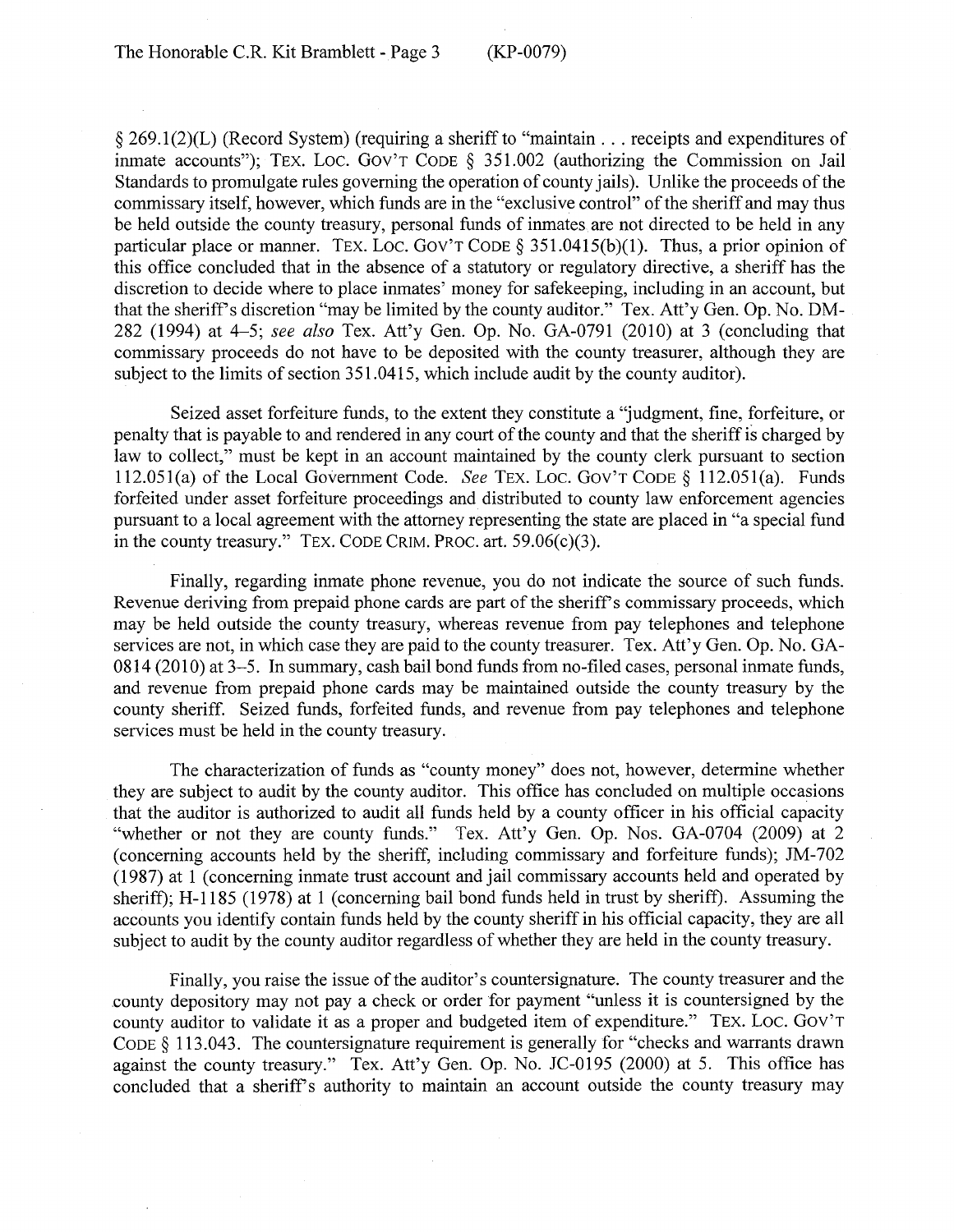nonetheless be limited by the auditor's authority under Local Government Code l 12.002(b) to impose regulations for the proper accounting of funds and other revenues, including non-county funds "that belong to ... a person ... for whose use or benefit the [county] officer holds or has received funds." Tex. Att'y Gen. Op. Nos. JC-0195 (2000) at 5-6 (concluding that such authority included requiring the auditor's signature on a trust account held by the sheriff outside the county treasury); DM-282 (1994) at 4–5 (concerning personal inmate funds); *see also* TEX. LOC. GOV'T CODE § l 12.002(b). However, section 112.002(b), on which these conclusions were based, is applicable only in a county with a population 190,000 or more. *See TEX. LOC. GOV'T CODE* § 112.002(a). The corresponding authority to impose regulations given to an auditor in a county of less than 190,000 in section 112.001 extends only over county funds. *See id.* § 112.001; *see*  also Tex. Att'y Gen. Op. No. JM-1263 (1990) at 2 (explaining that the auditor's authority in section 112.001 "plainly extends only over funds that 'belong to the county"'). Thus, in a county with a population of less than 190,000, unless a statute provides otherwise, a court would have a basis to conclude that there is no authority to require an auditor's countersignature on sheriff's funds properly held outside the county treasury.